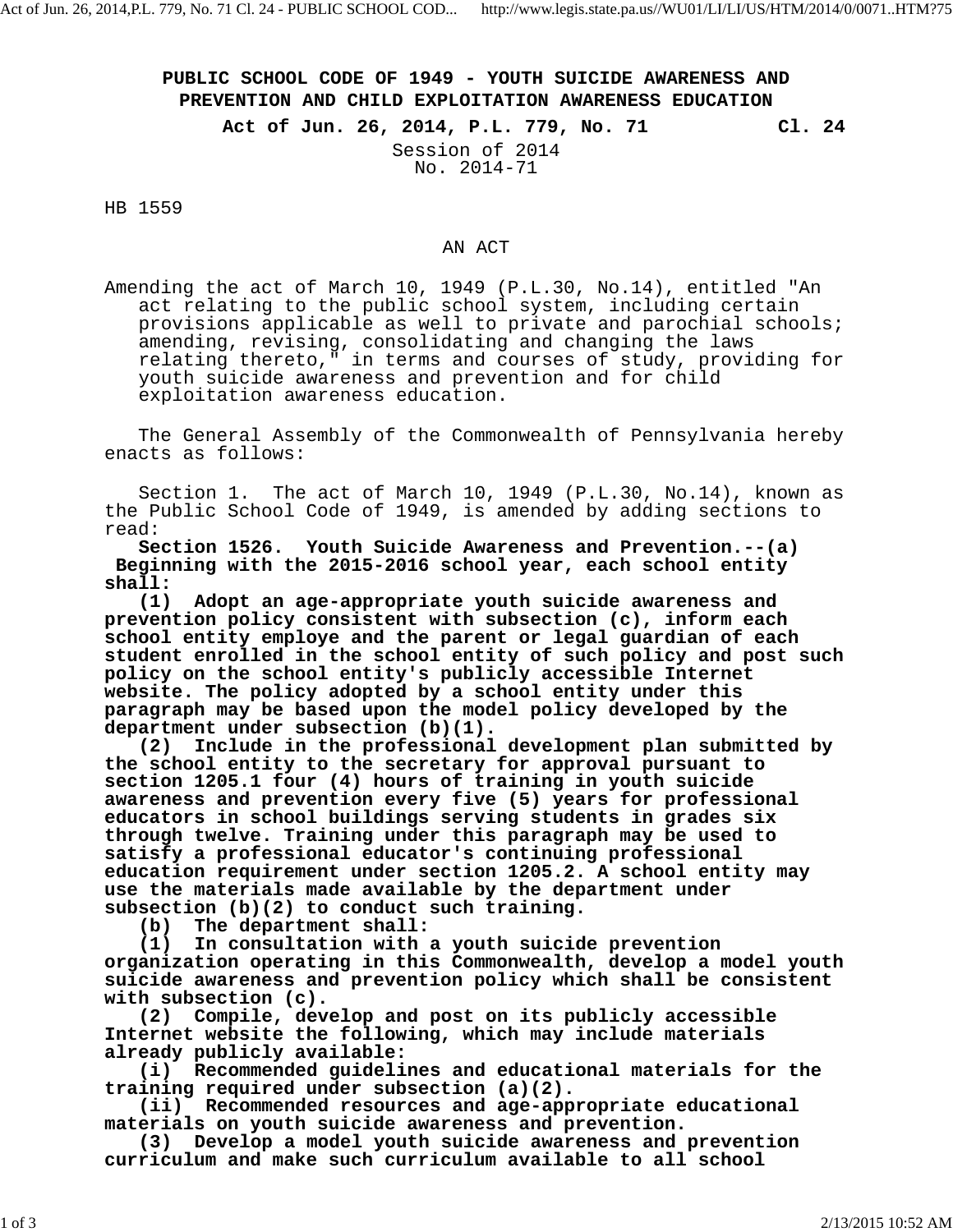**entities and, upon request, to nonpublic schools. A school entity may incorporate such curriculum into its existing instructional program pursuant to the school entity's youth suicide awareness and prevention policy.**

**(c) The model policy developed by the department under subsection (b)(1) and any policy adopted by a school entity under subsection (a)(1) shall include the following:**

**(1) A statement on youth suicide awareness and prevention.**

**(2) Protocols for administering youth suicide awareness and prevention education to staff and students.**

**(3) Methods of prevention, including procedures for early identification and referral of students at risk of suicide.**

**(4) Methods of intervention, including procedures that address an emotional or mental health safety plan for students identified as being at increased risk of suicide.**

**(5) Methods of responding to a student or staff suicide or suicide attempt.**

**(6) Reporting procedures.**

**(7) Recommended resources on youth suicide awareness and prevention programs, including current contact information for such programs.**

**(d) As used in this section, the following words and phrases shall have the meanings given to them in this subsection unless the context clearly indicates otherwise:**

**"Department." The Department of Education of the Commonwealth. "Nonpublic school." A nonprofit school, other than a school entity, wherein a resident of this Commonwealth may legally fulfill the compulsory school attendance requirements of this act and which meets the requirements of Title VI of the Civil Rights Act of 1964 (Public Law 88-352, 78 Stat. 241).**

**"Professional educator." As defined in section 1205.2(o). "School entity." A school district, joint school district, charter school, regional charter school, cyber charter school, intermediate unit or area vocational-technical school.**

**"Secretary." The Secretary of Education of the Commonwealth. Section 1527. Child Exploitation Awareness Education.--(a)**

 **Beginning with the 2015-2016 school year, each school entity may:**

**(1) Develop an age-appropriate child exploitation awareness education program and incorporate such program into the school entity's existing curriculum for students in kindergarten through grade eight. In developing the program, the school entity may use the model curriculum developed by the department under subsection (b)(2).**

**(2) Include training in child exploitation awareness in the professional development plan submitted by the school entity to the secretary for approval pursuant to section 1205.1; provided that a school entity shall provide four (4) hours of such training every five (5) years for professional educators assigned to teach courses into which child exploitation awareness education has been incorporated under paragraph (1). Training under this paragraph may be used to satisfy a professional educator's continuing professional education requirement under section 1205.2. A school entity may use the materials made available by the department under subsection (b)(1) to conduct such training.**

**(b) The department, in consultation with at least one organization addressing child exploitation, shall:**

**(1) Develop a model child exploitation awareness curriculum, which may include materials already publicly available, and make such curriculum available to all school entities and, upon**

**request, to nonpublic schools. (2) Compile, develop and post on its publicly accessible Internet website recommended guidelines and educational materials**